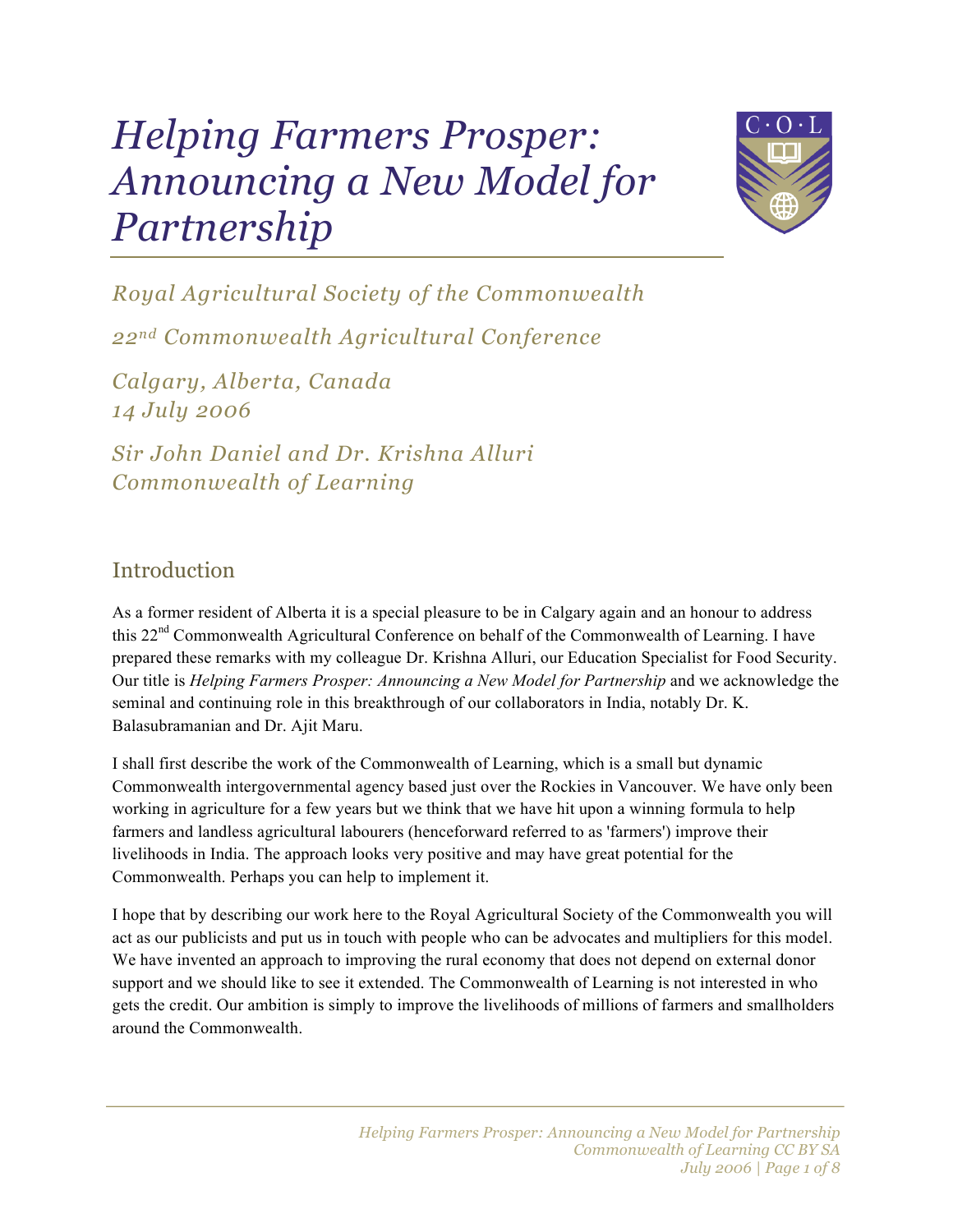# The Commonwealth of Learning

So what is the Commonwealth of Learning? We have lived our lives through a continuous communications revolution that started long before the Internet. Back in the 1980s this communications revolution focused on television, radio and computers. The Commonwealth Heads of Government wanted these technologies to be used to extend and improve education and training in their countries. There were already successful examples of the large scale use of educational technology; notably the open universities that were giving many more people access to higher learning in several Commonwealth countries.

When they met in Vancouver in 1987 Commonwealth Heads of Government decided that it would be good for their countries to have an agency dedicated to helping them make better use of the new technologies in education, training and learning generally. They created the Commonwealth of Learning as a small intergovernmental agency supported by the voluntary contributions of Member States.

There was a 'beauty contest' to choose the host for the new agency, which Canada won with the support of British Columbia. So the Commonwealth of Learning is based in Vancouver and is one of the rare Commonwealth organisations not based in the UK. Being located in Canada gives us a somewhat different take on the Commonwealth from our colleagues at the Commonwealth Secretariat and the Commonwealth Foundation in London.

Today some 35 Commonwealth governments contribute to the budget of the Commonwealth of Learning. Our six major donors in absolute terms are Canada, India, New Zealand, Nigeria, South Africa and the UK, whilst the biggest donors as a proportion of their GDP are the Pacific Island states of Kiribas, Samoa, Tonga and Tuvalu, along with St Kitts & Nevis, Swaziland and Sierra Leone.

We are a small agency of only forty people. Most are located in Vancouver but we also have an outpost in India, the Commonwealth Educational Media Centre for Asia in New Delhi. However, what they lack in numbers our colleagues more than make up for in quality. I have the privilege of leading an extraordinarily talented staff from all over the Commonwealth, backed up by a much larger and equally talented diaspora of colleagues who help us in their various countries. Nowhere is this diaspora more brilliant than in the field of agriculture and the rural economy.

So what do we actually do? At the beginning some wanted the Commonwealth of Learning to prepare courses and beam them by satellite to countries around the Commonwealth. But the majority view, which prevailed, was that - if I may paraphrase the famous Chinese saying - we should teach people to fish rather than giving them fish. COL helps countries to develop policies, systems, models and materials for harnessing technology to education, training and learning generally. We also advise and assist with particular applications.

I put a special emphasis on the notion of models. We try to find new ways of combining people, communities, organisations and technology to foster learning that improve lives and livelihoods. Our aim is sustainable development without donors. The Commonwealth of Learning is not a donor agency. We do not sustain our innovations by pushing money at them. They must be sustainable because all those involved ensure that they continue. Indeed, our ambitions go beyond mere sustainability. We look for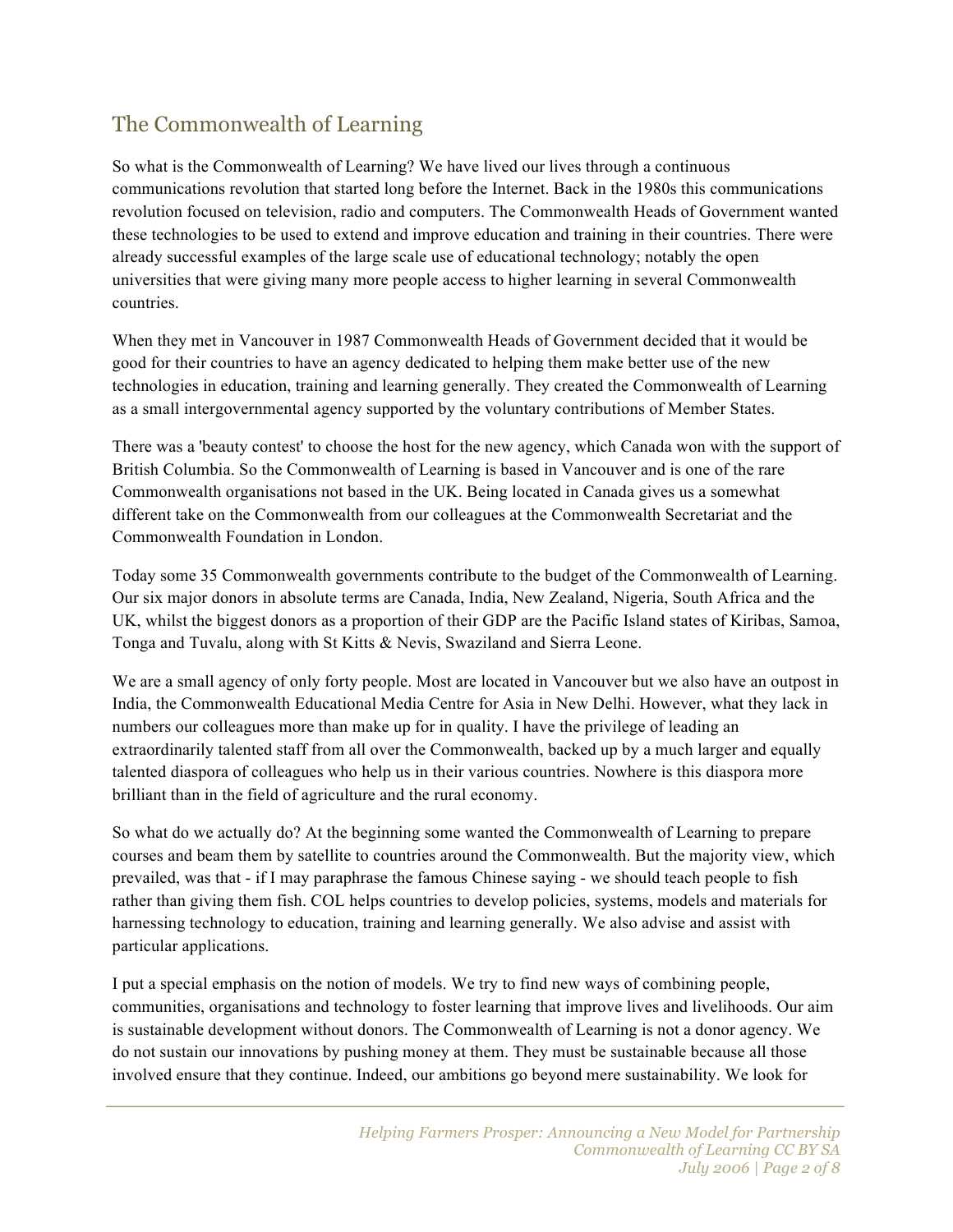models that are so patently powerful that they replicate themselves. We want people copy the model spontaneously because it is so obviously better than present practice.

# Development is Learning - Learning is Development

We focus particularly on learning in support of the international development agenda in poorer countries. This agenda combines three sets of goals: the eight Millennium Development Goals; the six goals of Education for All articulated at the Dakar World Forum in 2000; and the Commonwealth values of peace, democracy, equality and good governance.

Today I shall focus on the Millennium Development Goals and especially on the goal of reducing poverty and hunger. The other MDGs address primary education, gender equality, health, the environment and partnerships for development. COL starts from the principle that a massive expansion of learning is a requirement for the achievement of any of these goals.

Take the example of health. The Millennium Development Goals in health are to reduce infant and maternal mortality sharply and stop the spread of diseases like AIDS and malaria. Attaining such goals clearly requires improvements in health services. But it is even more important for people learn how to avoid disease and to keep themselves and their children healthy. We know, for example, that if each person on earth washed their hands five times a day the incidence of disease would plummet. We know how to avoid malaria and HIV/AIDS and but millions of others need to learn this too.

The same reasoning applies to the other Millennium Development Goals. Development means learning and learning means development. The problem is that learning needs are so massive that conventional face-to-face instruction simply cannot address the scale of the challenge. There are not enough teachers and health workers to go around. So COL's second principle is that technology must be used to expand learning. Technology has already transformed most aspects of life, including agriculture. It is now time to apply technology to learning.

We explain how we are doing this in rural areas so that farmers benefit from the technologies and systems that can improve their livelihoods. As you know very well, most people in developing countries live in rural areas and depend on farming. We will never create a better world unless we tackle poverty in the rural areas, which means improving the livelihoods of the many millions of farmers and smallholders on whom millions more depend.

# Lifelong Learning for Farmers: A New Model

We have created a model for this purpose that we call Lifelong Learning for Farmers, or L3Farmers. It starts from the premise we must give farmers easier access to the information and knowledge that could improve their livelihoods. This is the task of agricultural extension services, which are staffed by dedicated people where they exist. There are, however, too few of them to address the challenge. Where we work in India there is one agricultural extension worker for every 1,150 farmers. If you add in the landless labourers, each extension worker has to serve 2,500 people, which is impossible. The consequence is that the wealth of information resulting from agricultural research and development fails to travel the last mile to where it is most needed, the villages of the developing world.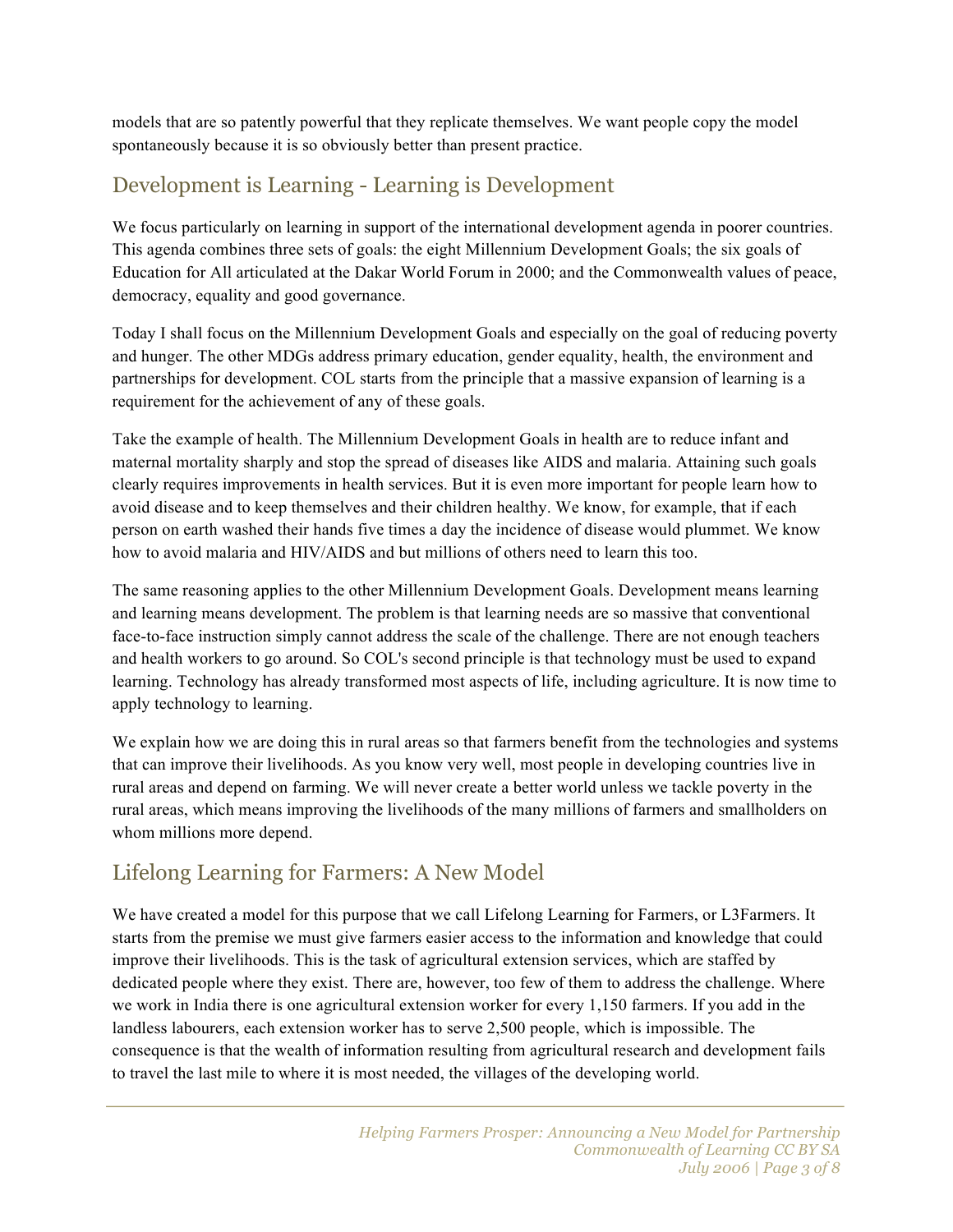How can we scale up the impact of extension services? Can technology help? In the last few years many villages in India have been equipped with ICT kiosks as a result of governmental or commercial initiatives. Since each kiosk provides its village with Internet and telephone connections COL wondered whether these kiosks might help to carry useful information and bridge that last mile to the individual farmer.

We began in 2002 by studying the impact of ICT kiosks in four regions of India. The results were clear. The impact of the kiosks was less than expected. The reason was simple. They had been introduced in a top-down manner without involving local communities. This criticism can also be levelled at agricultural extension systems on the old model. They convey knowledge on new agricultural technologies in a unidirectional way from the researcher to the farmer. That ignores the extensive experiential learning and traditional wisdom that farmers already have. Such communications fail to unleash the huge capacity for innovation latent in the farmers.

So a fundamental principle for the new model was to get away from top-down planning and unidirectional communication. We began in 2004 in a number of villages in two regions of Tamil Nadu, India: Theni and Sivaganga, which have different agricultural regimes. Villages with different cultural and socioeconomic backgrounds were chosen in consultation with the communities themselves.

Our first step was to mobilise the farmers by encouraging them to form an association and create their own vision of development for their village. This included identifying how they thought that their livelihoods might best be improved.

The challenge then was to help them achieve that vision, acting first on their ideas about how to improve their livelihoods from farming. These might be acquiring better livestock, growing new crops, or simply improving the process of marketing their produce. Those ideas generate questions - often rather simple questions. How do I identify a good cow? How do I keep wild boars off my land when they are a protected species? How can I get my produce to market in good condition?

The next step is to get those with the information to work together to answer these questions. In Tamil Nadu, for example, we helped to create a consortium of the Agricultural University, the Open University, the Veterinary University, a large Engineering University and the University of Madras (for questions with a social science element). These institutions previously operated separately and sub-optimally in their relationships with farmers. Now they work together.

This is important, because local communities of farmers are not as homogeneous as unidirectional models of knowledge transfer have assumed. Each farmer has a different attitude towards risk and has different objectives in participating in the market. These attitudes change as the market evolves. Farmers also differ in their access to resources, which means that the information each needs for improving their livelihoods is different. They need a basket of options of processes, products, technologies, skills, ideas and information from which to make a choice.

Furthermore, they learn to make choices through discovery, not through instruction. Learning is a participatory process that needs a community information space to provide the information from which both the individual and the community can learn.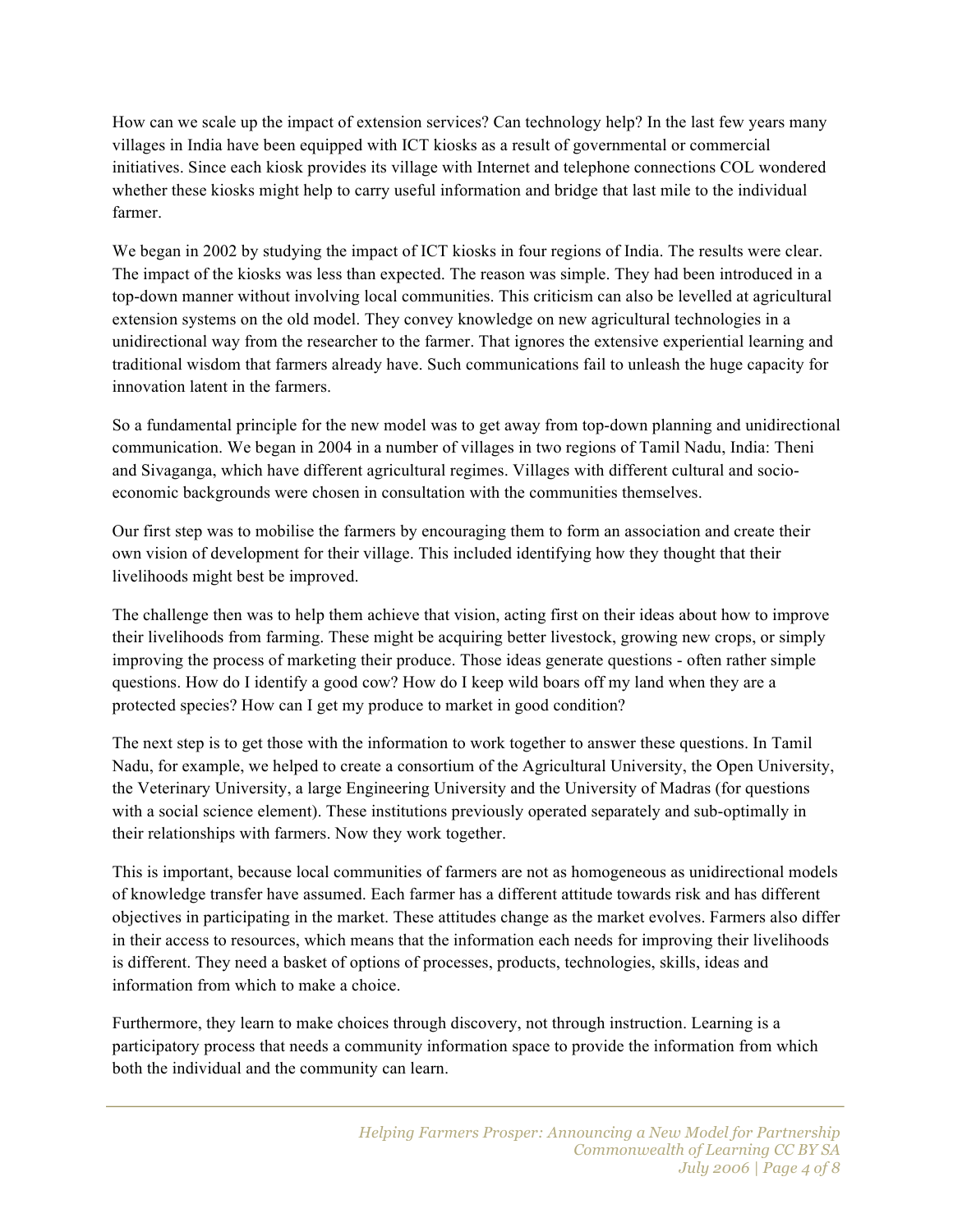The ICT kiosks are used to link the farmers to the consortium and support this community information space. In our villages these are commercial ICT kiosks, which we prefer to kiosks provided by the government. Farmers are prepared to pay for useful information, such as very local weather forecasts. The commercial kiosk operator and franchisee, usually a local youth, becomes a stakeholder in the project with an interest in providing useful information that helps to make the project sustainable.

In Tamil Nadu the kiosks are set up by n-Logue, a company that developed with the Indian Institute of Technology - Chennai a technology called Wireless in Local Loop that links the village kiosks to the base tower at block headquarters. Each village kiosk has a Pentium computer with digital camera, Uninterruptible Power Supply and printers. n-Logue provides an intranet portal, video conferencing facilities and some generic content, but the local franchisee, who pays a bit less than \$20 a month for the Intranet, has to develop local content in response to demand.

The fourth and crucial element is to involve the commercial banks. The key to development without donors is using local resources. In India the banks are under pressure from government to increase rural lending. The Reserve Bank of India has a norm that the public sector banks should focus 18% of their credit on agriculture but the reality falls far short of this figure because the record of rural repayment has been poor. To give an idea of the shortfall, the 2002-07 Plan calls for an annual disbursement of \$30 billion of credit to agriculture - which the President of India thinks is far too modest - whereas the figure for actual disbursement in 2001 was only \$13 billion.

As a consequence the average capital formation per year is only \$45 per farmer. 55% of the capital required by farmers comes from the informal sector: local money lenders whose interest rates vary from 36% to 3,600%. The public sector banks reach only 17% of the rural credit market: only 20 million of India's 130 million farmers - and almost none of its 100 million landless agricultural labourers.

The banks do so little for the rural economy because of high transaction costs and a high proportion of non-performing assets. The L3 Farmers initiative addressed both issues through three hypotheses:

- 1. Blending agricultural credit with improvements in the knowledge and capability of farmers will improve productivity, return on investment and repayment of loans.
- 2. Improving the knowledge and capability of farmers will also enlarge the market for bank credit among small farmers and landless labourers.
- 3. Using ICT kiosks can help the capacity-building process in a financially viable and socially acceptable way.

The State Bank of India agreed to help us test these hypotheses and we introduced it to the village associations that the farmers had created. The bank's policy is to link credit to a contract farming system, so it puts the associations in contact with potential buyers that it has identified. Once an association and a buyer reach a trade agreement, which defines price and quality, the bank gives credit to the association and its members. The advantages of scale and a direct link to the buyers create an efficient marketing system and reduce price spread.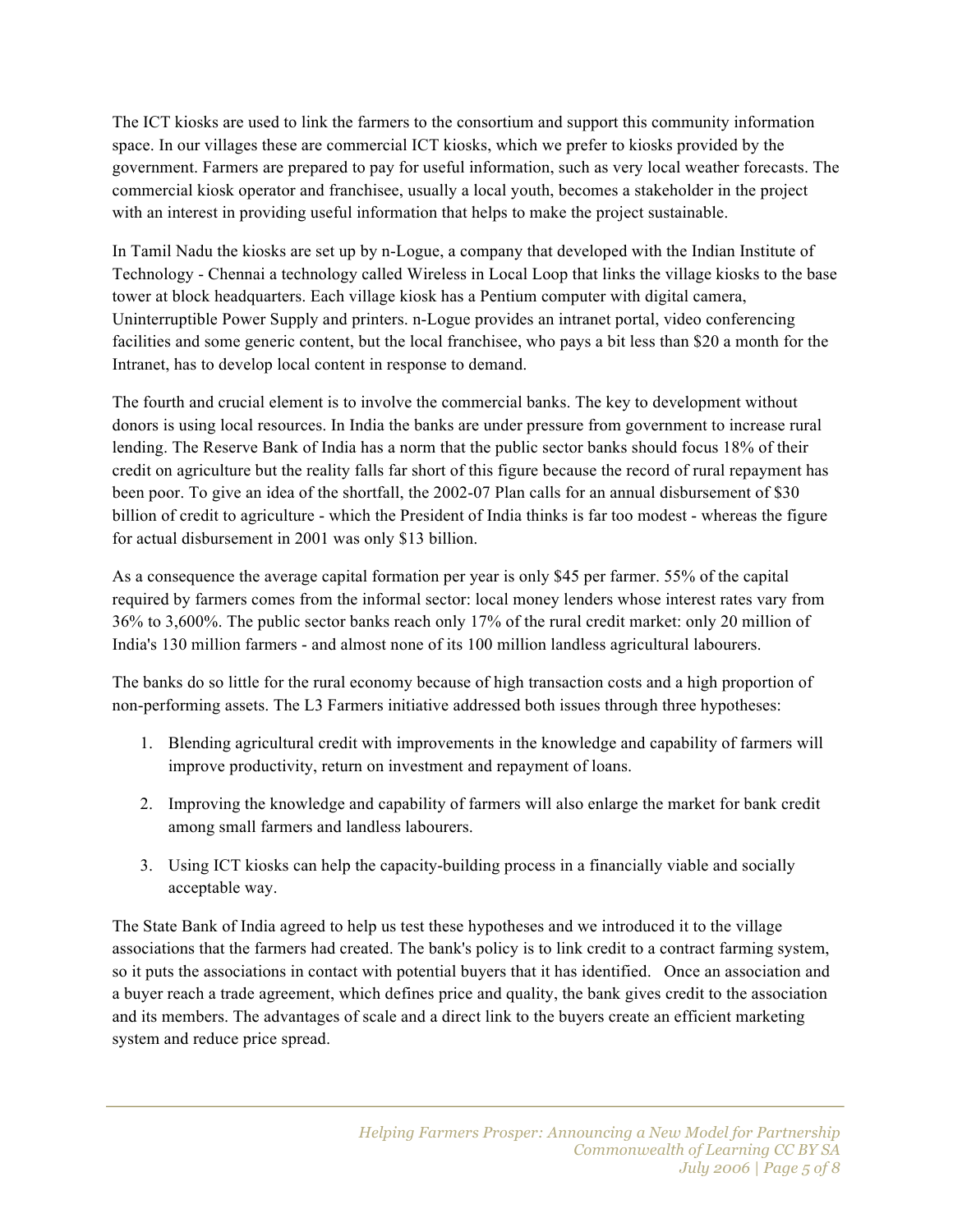This contract farming system then determines the content and timing of formal learning in the village, which focuses on how to make a success of the contract. The issues may be choosing inputs, for instance how to identify a good cow; how to manage the quality of outputs so as to meet contract criteria; or other issues such as insurance, which is a new concept to most of the farmers. The learning process is simple and addresses needs defined by the farmers themselves through video-conferencing and multi-media tools. Not surprisingly, learners retain new information best when it is immediately useful. Some material is specific to the particular village profile of crop growing or animal husbandry, some deals more generically with quality management, credit management and literacy.

Learning involves groups of ten members in a peer group with a facilitator who uses learning materials available from the Internet, prepared by the community on CD-ROMs, or available from the local service provider's Intranet. Each group has a 60-minute learning programme once a week. Each village may have 250 of its members involved in such classes in the Internet kiosk and each learner has some 24 hours of formal learning over an eight-month period. The Intranet and Internet are also used to study dynamic phenomena such as market prices and the weather.

To give a concrete example, the farmers' association in one of the villages near Theni decided that improving dairy production was their best route to greater prosperity. Their key question to the information providers was, 'how do I tell a good milk cow from a poor milk cow?' The specialists worked together and came up with a check list with diagrams which the women of the village, who have learned some web programming, made into an instructional sequence on the computer in the ICT kiosk.

The bank loaned money to the farmers to improve their dairy cows, some \$US 200,000 so far, and also brought in a diary company from the nearby town, which agreed to buy a guaranteed quantity of milk and take it to market provided that the farmers agreed to meet certain quality standards.

#### An interim assessment

Let me step back and ask what has been achieved so far. In these villages the project only started in the spring of 2005, so this is an interim assessment. It also comes with the caveat that such projects tend to benefit from a halo effect in the early stages. Nevertheless, we have good reasons to be optimistic.

First, this really is development without donors. COL has spent less than \$US 80,000, mostly on local consultancies. All other resources have come from routine local sources, notably the loans from the bank to the farmers. In the four villages the bank has made loans approaching \$US 200,000 to 120 villagers. Loans of an equivalent value are now being processed for 100 more villagers and another 300 are preparing loan applications. One of the villages had previously been blacklisted by the banks because of a poor record of loan repayment.

Note that some 60% of the farmers involved are women and this project is particularly empowering for them. For example, buying a cow was traditionally the men's responsibility but they then handed the cows over to the women to care for. With L3 Farmers the women now know how to select and purchase a healthy cow; the steps to be taken in insuring a cow; and how to claim insurance if the cow dies. When a woman whose cow died recovered the insured amount her fellow villagers were amazed. Insurance was a new concept for them.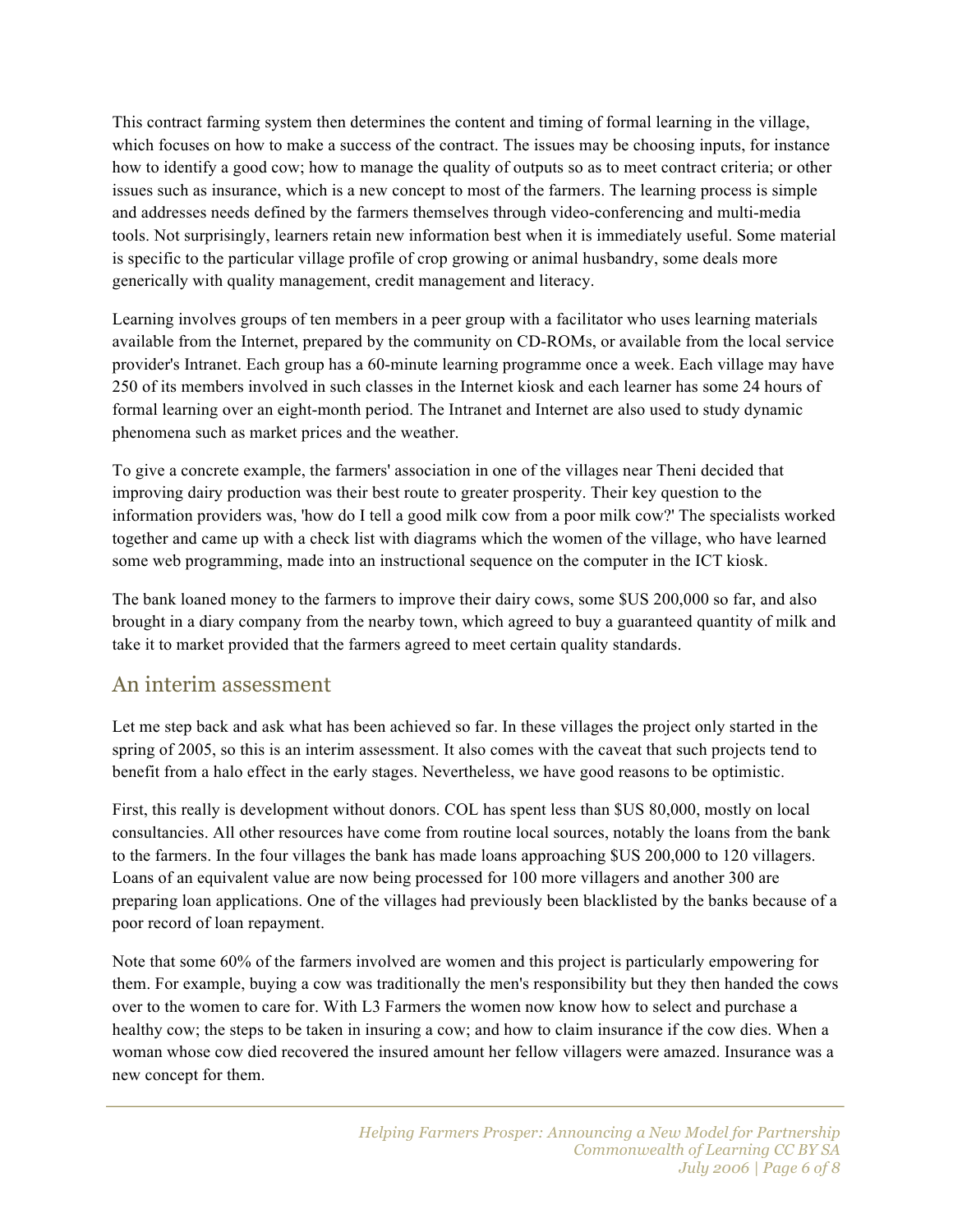Furthermore the men are happy that women are taking over responsibility because it makes them even more committed to taking care of the cows - and they can't complain to the man if they selected a poor cow!

Some 500 villagers regularly attend the ICT-based learning sessions, which are compulsory if they want to stay in the programme. They are happy to participate because of the benefits. Initially the communities were hesitant to use the Internet, but when they started to hear local voices and see familiar faces they relaxed and lost their fear of the technology

This year COL engaged a professional external evaluator to look at its work and Dr Patrick Spaven took L3 Farmers as one of his case studies. To quote from his report:

*"For anyone who met the stakeholders and visited the villages... it would be difficult to come away without a very positive impression. The optimism and excitement among the stakeholders was palpable. This even included hard-nosed banking officials. The interests of all the stakeholders are being addressed and the mutual awareness of this among the consortium members underpins their confidence in the project.*

*Meetings with farmers in four of the villages produced a wave of personal accounts of benefit, ranging from improvements in milk yields, to attitude change such as a determination to plan for, rather than be resigned to, the future. Some women in particular appear to be experiencing transformational change in their lives.*

*The farmers and other project stakeholders are already exploring new agricultural strategies for the future based on non-traditional crops such as jatropha (biodiesel), aloe vera, and gherkins. Landless labourers are beginning to negotiate the purchase of small parcels of land for fodder. Non-agricultural community development - such as better housing - is also being discussed.*

*Driving all this is the confidence and empowerment that the learning process, the expanding access to information through ICT, and the prospect of financial independence are generating.*

*Self-replication is beginning. Three neighbouring villages have formed associations for implementing the model in their villages with minimal help from the project. Vidiyal, a local cooperative-model NGO with 5000 women members already organized in Self-Help Groups, has asked to join the L3 process."*

You will understand that we are excited and encouraged by these results. Is this a model that can contribute to the long-awaited transformation of the rural economy in the developing world? That is the question I want to leave with you and ask you to expand and extend the implementation of this model.

To conclude, let me enumerate the elements and logic of the new model of partnership that is evolving and try to identify the critical factors in the very encouraging trends that we observe.

The model has six elements. First and last there are the farmers themselves. Getting the farmers, especially women, to organise themselves and letting their vision drive the project is the most fundamental innovation in L3Farmers. Second there are the information providers, working as a consortium to answer the farmers' questions rather than pushing information at them separately. Third, there the ICT kiosks in local ownership that facilitate the information exchange and provide a focal point